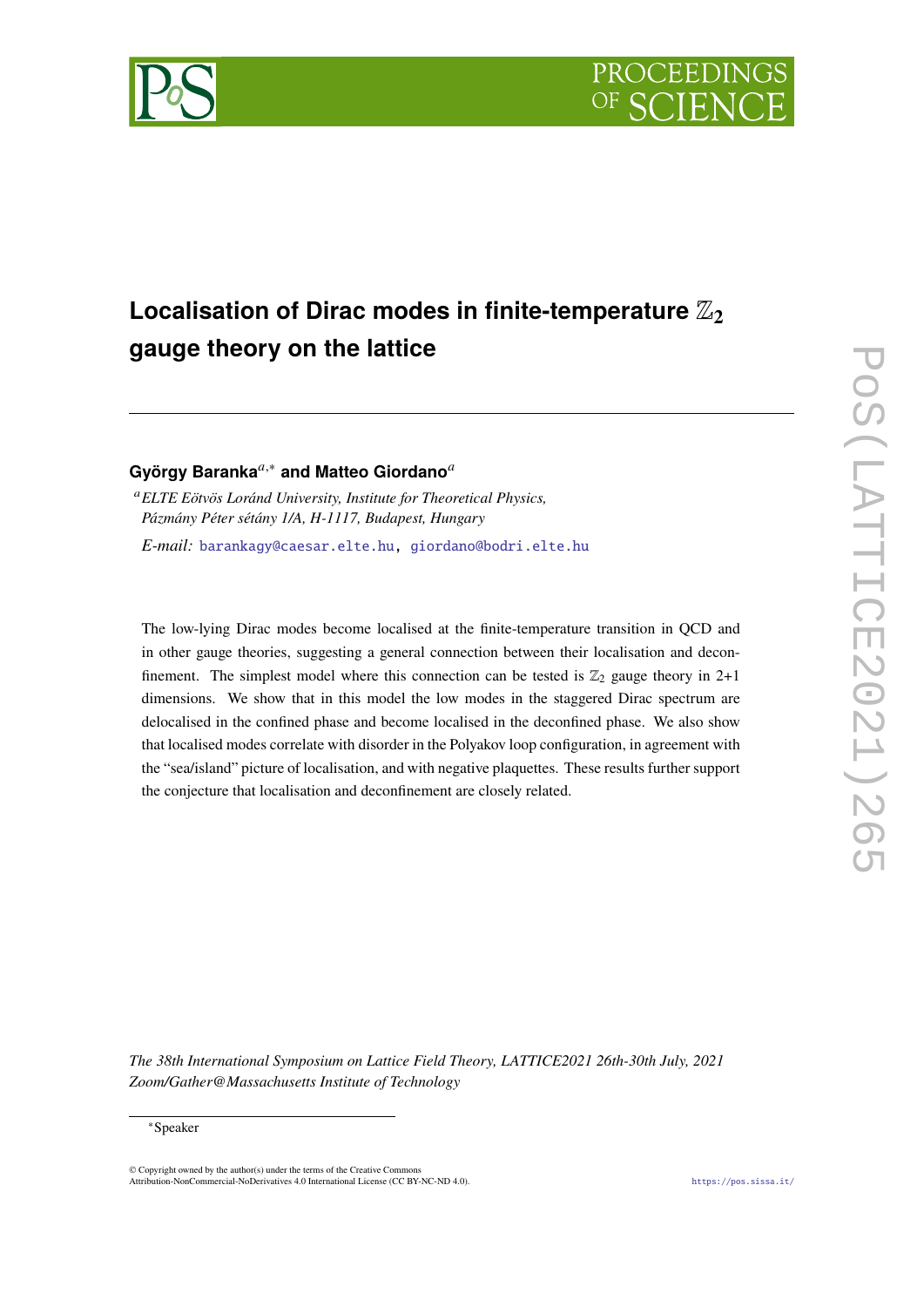### **1. Introduction**

In recent years it has become apparent that there is a strong relation between the confining properties of gauge theories and the localisation properties of Dirac eigenmodes. It is now established that the low modes of the Dirac operator become localised in the high temperature phase of OCD, up to a temperature-dependent point in the spectrum  $[1-4]$  $[1-4]$ . This phenomenon is found in other gauge theories and gauge related models as well  $[5-11]$  $[5-11]$ . For a recent review see [\[12\]](#page-7-1). This situation was put into a relation with the ordering of Polyakov loops in the high temperature phase in the so-called "sea/islands" picture of localisation, according to which the low Dirac modes localise near "energetically" favourable fluctuations in the ordered sea of Polyakov loops. Clear numerical evidence for this correlation was found [\[3,](#page-6-3) [4,](#page-6-1) [13\]](#page-7-2).

Localisation of eigenmodes caused by disorder is a well-studied phenomenon in condensed matter physics [\[14\]](#page-7-3). Detailed numerical studies have confirmed that localisation of the low-lying Dirac modes in QCD at high temperature shares the same critical features with three-dimensional Hamiltonians with on-site disorder in the appropriate symmetry class [\[15](#page-7-4)[–17\]](#page-7-5). This is compatible with the conjectured connection between localised modes and Polyakov loop fluctuations, that have the right properties to be the relevant source of disorder.

An interesting aspect of the sea/islands picture is its simplicity, as it basically only requires ordering of the Polyakov loops. This suggests that localised low Dirac modes will generally be found in the deconfined phase of a gauge theory. This has been confirmed by numerical studies in a variety of models  $[5-11, 18, 19]$  $[5-11, 18, 19]$  $[5-11, 18, 19]$  $[5-11, 18, 19]$  $[5-11, 18, 19]$  $[5-11, 18, 19]$ . All these findings strongly support the connection between localisation and deconfinement. In Ref. [\[20\]](#page-7-8) we pushed this connection to the limit and studied the simplest gauge group where a deconfining transition is found, i.e.,  $\mathbb{Z}_2$  gauge theory in 2+1 dimensions.

#### **2.**  $\mathbb{Z}_2$  **gauge theory**

The phase diagram of  $\mathbb{Z}_2$  gauge theory with standard Wilson action on a cubic  $N_t \times N_s^2$  lattice was studied in detail in Ref. [\[21\]](#page-7-9), exploiting the duality with the three dimensional Ising model. A second order phase transition was found at a critical  $\beta_c = \beta_c(N_t)$  separating the confined  $(\beta < \beta_c)$ and deconfined ( $\beta > \beta_c$ ) phases. The relevant order parameter of the transition is the expectation value of the Polyakov loop,

$$
P(\vec{x}) = \prod_{z=0}^{N_t - 1} U_1(t, \vec{x}).
$$
 (1)

In the thermodinamic limit, this quantity vanishes in the confined phase, while it is nonzero in the deconfined phase, where  $P(\vec{x})$  takes mostly either the +1 or the −1 value. The physically relevant case, corresponding to the presence of infinitely heavy fermions, is when Polyakov loops prefer the +1 value. We call this the "physical" sector, while the other case is the "unphysical" sector.

In Ref. [\[20\]](#page-7-8) we studied the staggered Dirac operator in the background of  $\mathbb{Z}_2$  gauge field configurations. For  $\mathbb{Z}_2$  gauge group the staggered operator reads

$$
D_{n,n'}^{\text{stag}} = \frac{1}{2} \sum_{\mu=1}^{3} \eta_{\mu}(n) (U_{\mu}(n)\delta_{n+\hat{\mu},n'} - U_{\mu}(n-\hat{\mu})\delta_{n-\hat{\mu},n'}), \quad \eta_{\mu}(n) = (-1)^{\sum_{\nu < \mu} n_{\nu}},\tag{2}
$$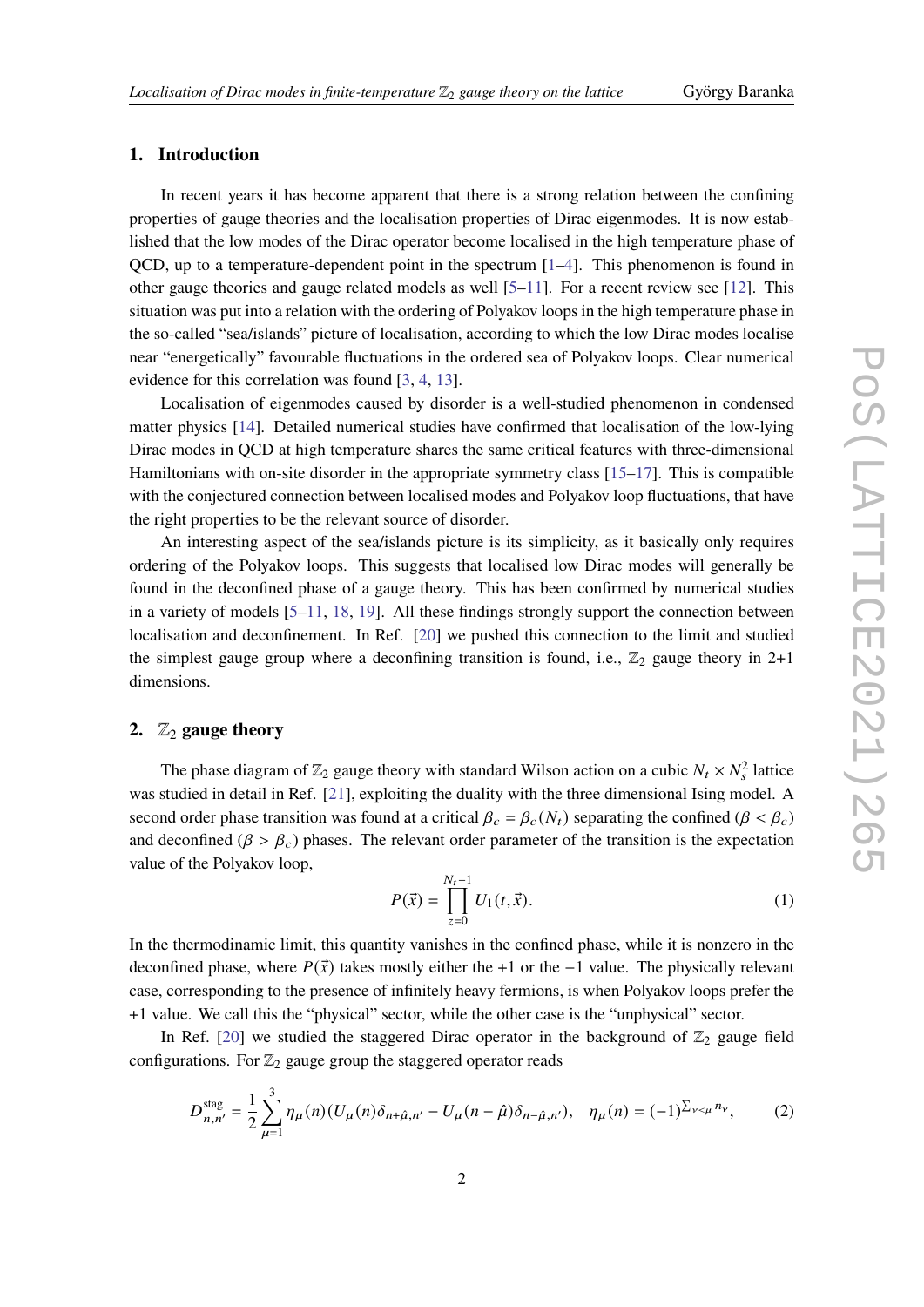where  $U_{\mu}(n) = \pm 1$ , with periodic boundary conditions in the spatial directions and antiperiodic boundary conditions in the temporal direction. The staggered operator is anti-Hermitian and so has purely imaginary eigenvalues,

$$
D^{\text{stag}}\psi_l = i\lambda_l \psi_l, \ \lambda_l \in \mathbb{R}.\tag{3}
$$

The chiral property  $\{\varepsilon, D^{\text{stag}}\} = 0$ , with  $\varepsilon(n) = (-1)^{\sum_{\mu=1}^{3} n_{\mu}}$  implies furthermore

$$
D^{\text{stag}} \varepsilon \psi_l = -i\lambda_l \varepsilon \psi_l,\tag{4}
$$

so that the spectrum is symmetric about zero.

#### **3. Localisation of Dirac eigenmodes**

The simplest way to detect localised modes is by using the so-called participation ratio,

$$
PR_{l} = \frac{1}{N_{t}V} \left( \sum_{n} |\psi_{l}(n)|^{4} \right)^{-1},
$$
\n(5)

which measures the fraction of spacetime that the  $l^{\text{th}}$  mode effectively occupies. As  $V \rightarrow \infty$ , this quantity tends to zero for localised modes, while it tends to a finite value for fully delocalised modes with  $|\psi_I(n)|^2 \sim 1/(VN_t)$ .

To identify the spectral regions where modes are localised, one divides the spectrum into small bins (ideally infinitesimal), and averages the PR over modes within each bin and over gauge configurations,

$$
PR(\lambda, N_s) = \frac{\langle \sum_l \delta(\lambda - \lambda_l) PR_l \rangle}{\sum_l \delta(\lambda - \lambda_l) \rangle},
$$
\n(6)

studying then the behaviour of  $PR(\lambda, N_s)$  as  $N_s$  is changed. The same was done for the other observables that we used in this study. At large  $N_s$  one expects the following behaviour of  $PR(\lambda, N_s),$ 

$$
PR(\lambda, N_s) \simeq c(\lambda) N_s^{\alpha(\lambda)-2},\tag{7}
$$

with some volume-independent  $c(\lambda)$ , where  $\alpha(\lambda)$  is the fractal dimension of the eigenmodes in the given spectral region. For fully delocalised modes  $\alpha = 2$ , while for localised modes  $\alpha = 0$ . The fractal dimension can be extracted from a pair of different system sizes  $(N_{s1,s2})$ ,

$$
\alpha(\lambda) = 2 + \log \left( \frac{\text{PR}(\lambda, N_{s1})}{\text{PR}(\lambda, N_{s2})} \right) / \log \left( \frac{N_{s1}}{N_{s2}} \right),\tag{8}
$$

for sufficiently large sizes.

It is expected from the sea/islands picture of localisation that localised modes strongly correlate with fluctuations of the Polyakov loops. To test this correlation one can introduce the following observable,

$$
\mathcal{P}(\lambda) = \frac{\langle \sum_{l} \delta(\lambda - \lambda_{l}) \sum_{t, \vec{x}} P(\vec{x}) | \psi_{l}(t, \vec{x}) |^{2} \rangle}{\sum_{l} \delta(\lambda - \lambda_{l})},
$$
\n(9)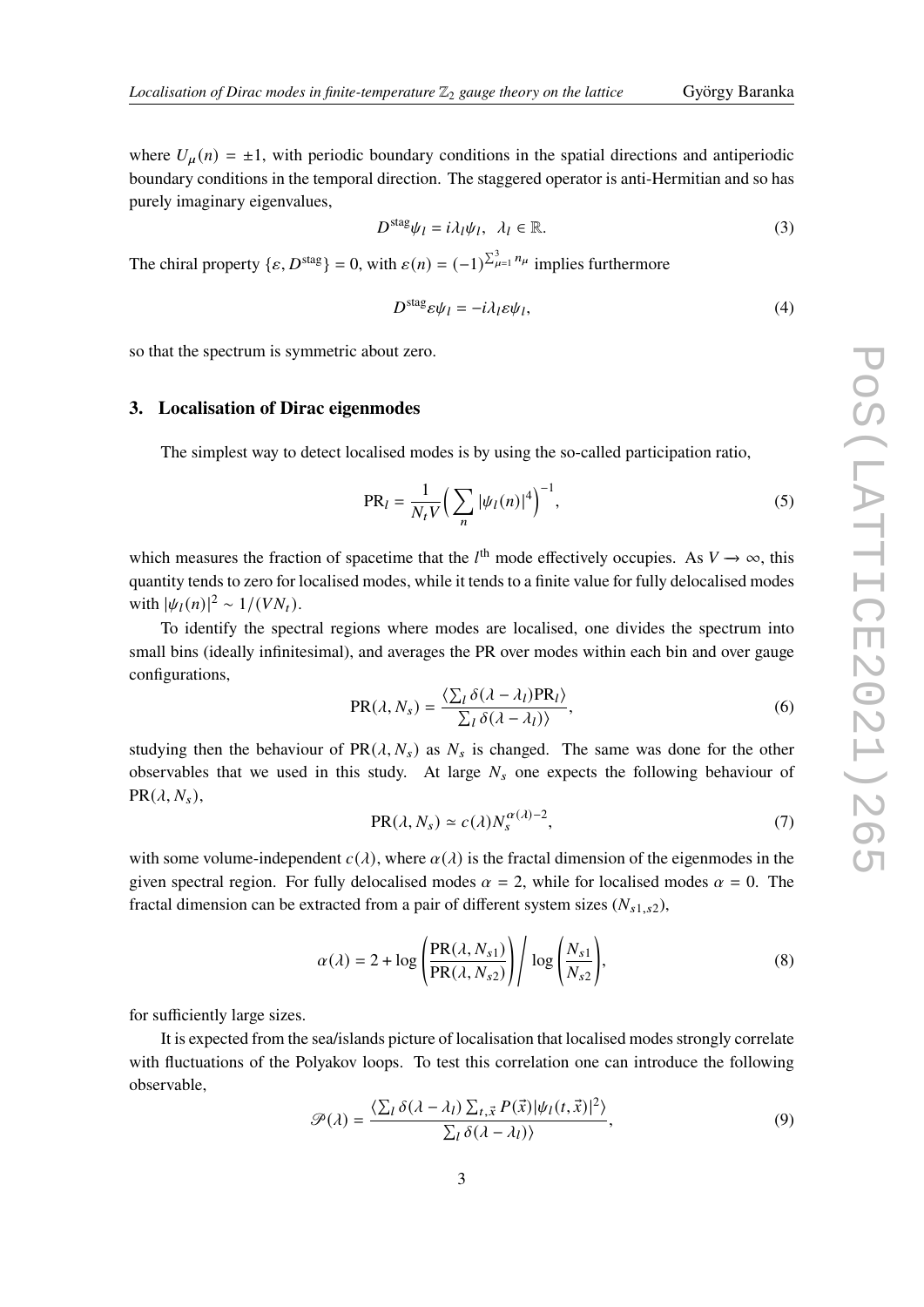i.e., the spatial average of Polyakov loops weighted by the fermion mode density, or the "Polyakov loop seen by a mode" [\[13\]](#page-7-2). For fully delocalised modes one expects

$$
\sum_{t,\vec{x}} P(\vec{x}) |\psi_l(t,\vec{x})|^2 \simeq \frac{1}{N_t V} \sum_{t,\vec{x}} P(\vec{x}) = \frac{1}{V} \sum_{\vec{x}} P(\vec{x}) = \overline{P},\tag{10}
$$

and so approximately  $\mathcal{P} \simeq \langle P \rangle$  in spectral regions where modes are extended. For localised modes (localised in a volume  $V_0$ ) one expects instead

$$
\sum_{t,\vec{x}} P(\vec{x}) |\psi_l(t,\vec{x})|^2 \simeq \frac{1}{N_t V_0} \sum_{t,\vec{x} \in V_0} P(\vec{x}) = \frac{1}{V_0} \sum_{\vec{x} \in V_0} P(\vec{x}) = \overline{P}_{V_0},\tag{11}
$$

where  $\overline{P}_{V_0}$  is the average Polyakov loop in the occupied volume. In the deconfined phase in the physical sector, low modes are expected to prefer negative Polyakov loops, thus their  $\mathcal P$  is expected to be much smaller than  $\overline{P}$ .

It was pointed out in Ref. [\[22\]](#page-7-10) that the deconfinement transition is also characterised by the largest cluster of negative plaquettes ceasing to scale like the system size, so that it is not fully delocalised anymore in the deconfined phase. It is interesting then to check how localised modes and negative plaquettes correlate. To do this we have introduced the two following observables,

$$
\mathcal{U}(\lambda) = \frac{\langle \sum_{l} \delta(\lambda - \lambda_{l}) \sum_{n} A(n) |\psi_{l}(n)|^{2} \rangle}{\sum_{l} \delta(\lambda - \lambda_{l})}, \quad \tilde{\mathcal{U}}(\lambda) = \frac{\langle \sum_{l} \delta(\lambda - \lambda_{l}) \sum_{n, A(n) > 0} |\psi_{l}(n)|^{2} \rangle}{\sum_{l} \delta(\lambda - \lambda_{l})}, \quad (12)
$$

where  $A(n)$  counts the number of negative plaquettes touching site n.  $\mathcal U$  then measures the average number of negative plaquettes touched by the modes, while  $\tilde{\mathcal{U}}$  measures how much of the modes are touched by at least one negative plaquette. For delocalised modes one expects  $\sum_n A(n) |\psi_l(n)|^2 \approx 1/(N_t V) \sum_n A(n)$ , thus approximately  $\mathcal{U} \approx 6(1 - \langle U_{\mu\nu} \rangle)$  in spectral regions where modes are extended. Estimating  $\tilde{\mathcal{U}}$  is instead not so straightforward, but 2(1 –  $\langle U_{\mu\nu}\rangle$ ) turns out to provide an accurate lower bound.

#### **4. Numerical results**

We performed numerical simulations both in the confined and in the deconfined phase of the theory, on cubic lattices with  $N_t = 4$  and  $N_s = 20, 24, 28, 32$ . We used  $\beta$  values on both sides of the critical coupling  $\beta_c = 0.73107(2)$  [\[21\]](#page-7-9). Simulations were performed using the standard Metropolis algorithm. In this work we mainly show the results for the physical sector in the deconfined phase. Results for the unphysical sector can be found in [\[20\]](#page-7-8).

For the free Dirac operator (i.e., on the trivial configuration  $U_{\mu}(n) = 1, \forall n, \mu$ ) in 2+1 dimensions the positive eigenvalues are in the region  $\lambda_{(0)} \leq \lambda \leq \lambda_{(1)}$ , where  $\lambda_{(0)} = 1/\sqrt{2}$  and  $\lambda_{(1)} = \sqrt{5/2}$ . Based on these values the spectrum for nontrivial configurations can be divided into three regions: low modes ( $\lambda < \lambda_{(0)}$ ), bulk modes ( $\lambda_{(0)} \leq \lambda \leq \lambda_{(1)}$ ), and high modes ( $\lambda > \lambda_{(1)}$ ).

#### **4.1 Participation ratio and fractal dimension**

Our results for the "size" of the modes,  $PR \cdot N_t V$ , computed locally in the spectrum, are shown in Figs. [1](#page-4-0) and [2.](#page-4-1) In the same figures we also show the fractal dimension  $\alpha$ . The statistical error was estimated by linear propagation of the jackknife errors on  $PR(\lambda, N_s)$ .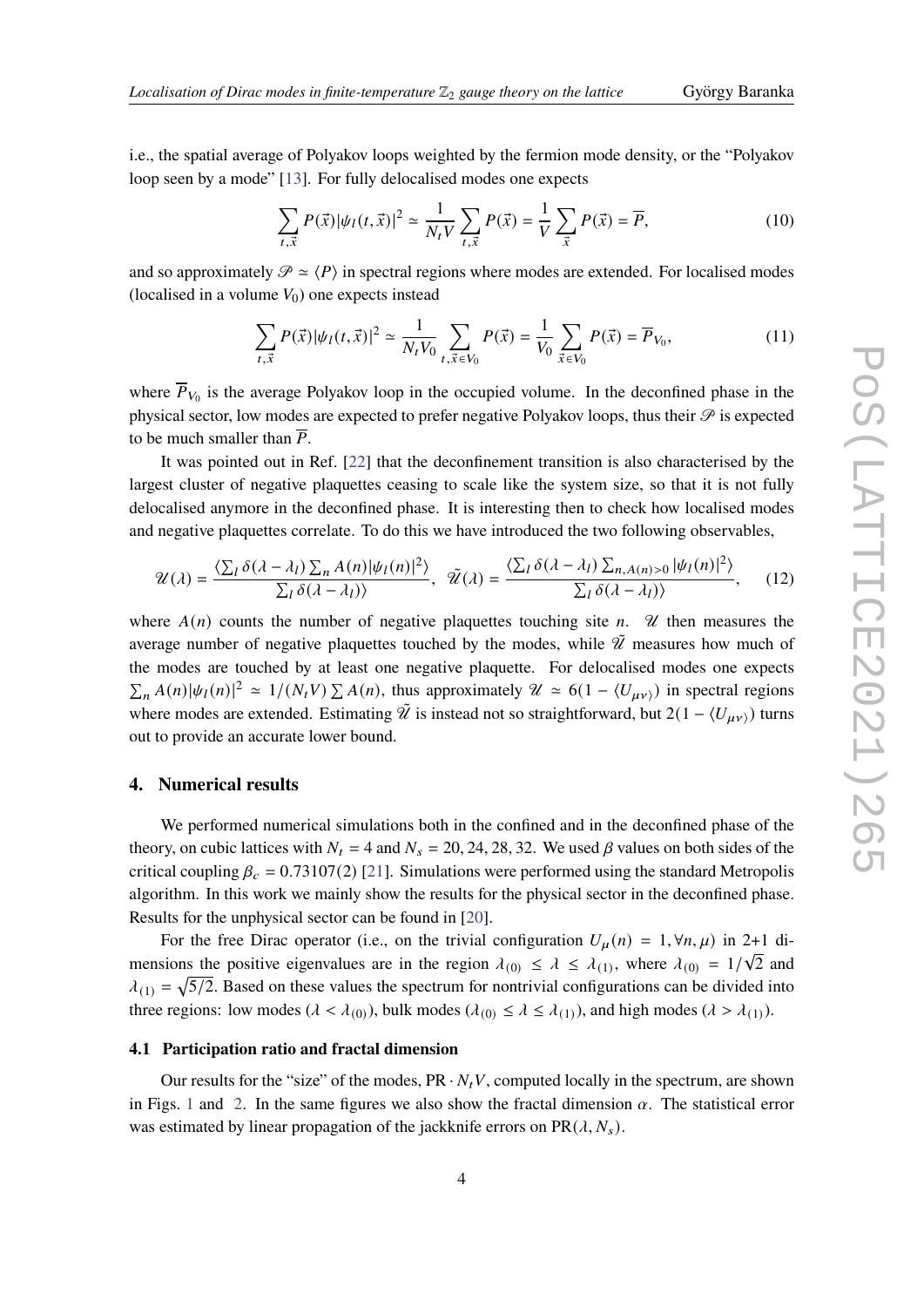<span id="page-4-0"></span>

<span id="page-4-1"></span>**Figure 1:** Confined phase: mode size  $PR \cdot N_t V$  (bottom panel) and fractal dimension  $\alpha$  (top panel).



**Figure 2:** Deconfined phase: mode size PR  $\cdot N_t V$  (bottom panel) and fractal dimension  $\alpha$  (top panel).

In the confined phase (Fig. [1\)](#page-4-0) the size of the low modes increases with the volume, but not as fast as one would expect for fully delocalised modes. This means that low modes are delocalised but with a nontrivial fractal dimension, which starts from around  $\alpha \approx 1$  for the lowest modes and increases towards 2 as one approaches the bulk. Bulk modes are delocalised with  $\alpha$  close to 2. For high modes, the size of the occupied volume does not change with the system size. This means that these modes are localised, as shown by a fractal dimension compatible with zero.

In the deconfined phase in the physical sector, the size of the low modes does not change with the volume and so the fractal dimension is zero. This indicates that these modes are localised. Bulk modes are fully delocalised ( $\alpha \approx 2$ ), and high modes are still localised.

We also studied the fractal dimension of the near-zero modes (Fig. [3\)](#page-5-0) as a function of  $\beta$ . For  $\beta < \beta_c$  the fractal dimension  $\alpha$  is around 1, which means that these modes are delocalised with a nontrivial fractal dimension. For  $\beta > \beta_c$  in the physical sector, near-zero modes get localised  $(\alpha \approx 0)$ , while in the unphysical sector they do not and  $\alpha > 1$ .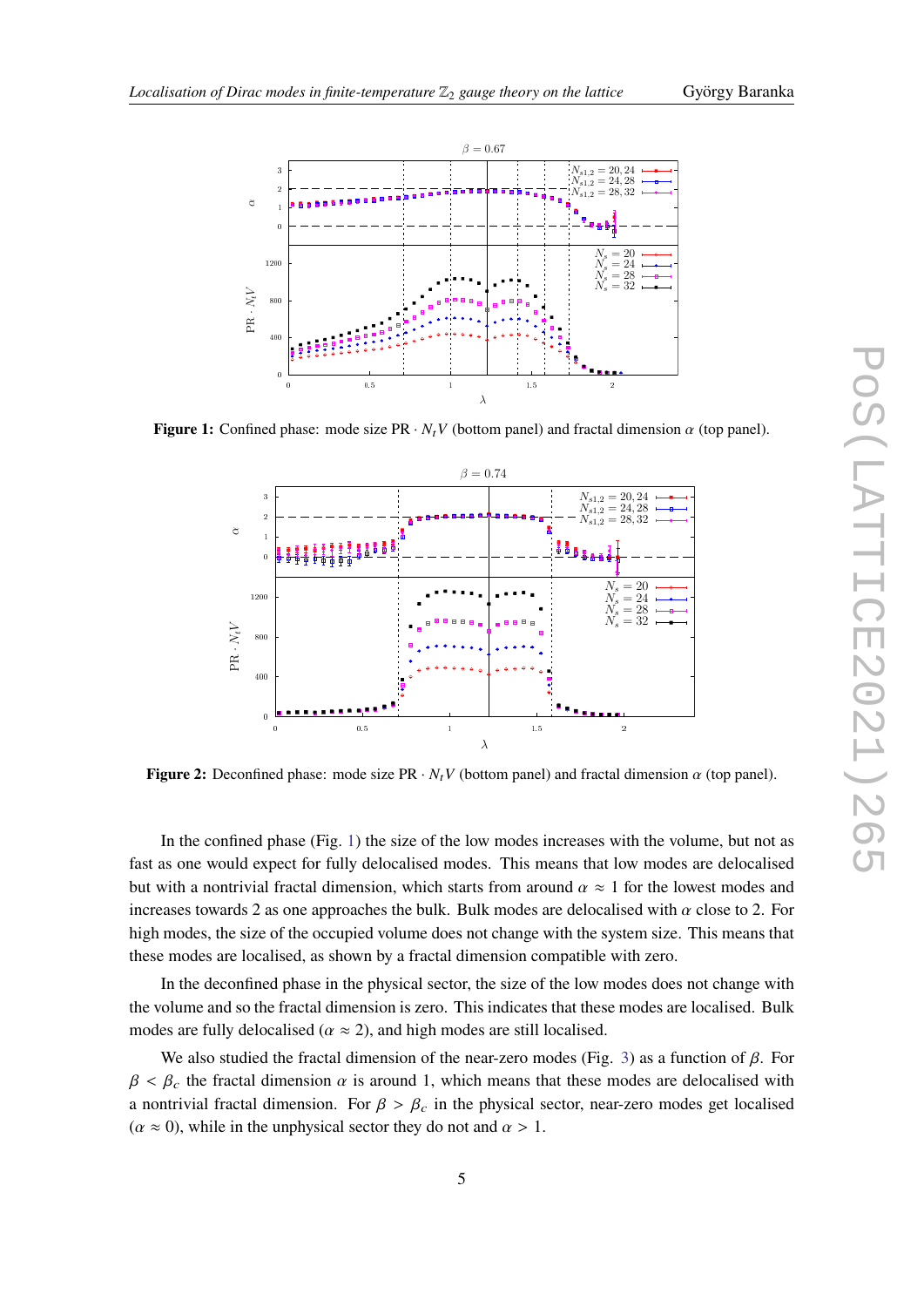<span id="page-5-0"></span>

<span id="page-5-1"></span>**Figure 3:** Fractal dimension in the lowest spectral bin ( $|\lambda| < 0.05$ ), with physical and unphysical sectors combined in the confined phase, and shown separately in the deconfined phase, estimated with various pairs of system sizes. The critical coupling  $\beta_c$  is marked by the dashed vertical line.



**Figure 4:** Deconfined phase: Polyakov loop weighted by the modes (physical sector). The dashed blue line represents the average Polyakov loop.

#### **4.2 Polyakov loops**

In Fig. [4](#page-5-1) we show the Polyakov loop weighted by the modes in the deconfined phase, physical sector. In spite of the fact that typically around 90% of the Polyakov loops in a configuration are positive at this  $\beta$ , one finds  $\mathcal{P} \approx 0$  for low modes, and  $\mathcal{P} < 0$  for high modes. This shows that negative Polyakov loops and localised modes are strongly correlated, as expected.

#### **4.3 Negative plaquettes**

In Fig. [5](#page-6-4) we show  $\mathcal U$  and  $\tilde \mathcal U$  in the confined and deconfined phase. Low and high modes prefer to live close to clusters of negative plaquettes, with no significant difference between confined and deconfined phase. However, as one crosses the temperature of the deconfinement transition, the number of negative plaquettes decreases significantly, while  $\mathcal{U}$  and  $\tilde{\mathcal{U}}$  do not change much. For low modes it is only possible if they become localised near negative plaquettes in the deconfined phase.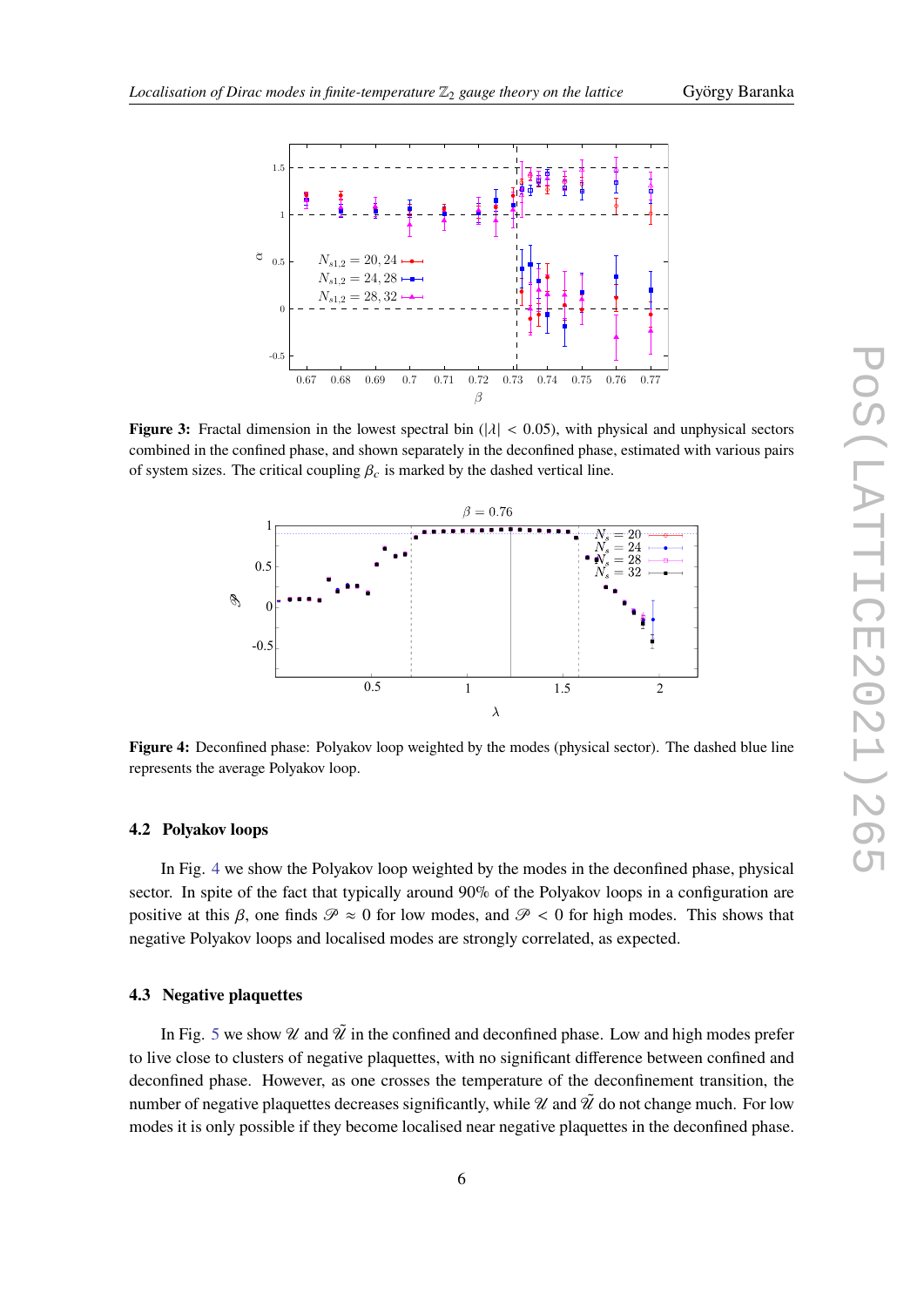<span id="page-6-4"></span>

**Figure 5:** Average number of negative plaquettes touched by a mode (left panel, confined phase (top) and deconfined phase (bottom)). Part of mode touched by a negative plaquette (right panel, confined phase (top) and deconfined phase (bottom)). Horizontal dashed lines correspond to  $6(1 - \langle U_{\mu\nu} \rangle)$  (left panel) and  $2(1 - \langle U_{\mu\nu} \rangle)$  (right panel).

#### **5. Conclusions**

The finite-temperature deconfinement transition leads to the appearance of localised Dirac modes at the low end of the spectrum in a variety of gauge theories. In Ref. [\[20\]](#page-7-8) we have studied the localisation properties of the eigenmodes of the staggered Dirac operator in the background of  $\mathbb{Z}_2$  gauge field configurations on the lattice in 2+1 dimensions. This is the simplest gauge theory displaying a deconfining transition at finite temperature, and so provides the most basic test of the sea/islands picture of localisation. This picture is confirmed by this work. A novel result is that the very high modes, near the upper end of the spectrum, are localised in both phases of the theory. We have also shown that there is a strong correlation between negative plaquettes and localised modes.

#### **References**

- <span id="page-6-0"></span>[1] A.M. García-García and J.C. Osborn, *[Phys. Rev. D](https://doi.org/10.1103/physrevd.75.034503)* **75** (2007) [[hep-lat/0611019](https://arxiv.org/abs/hep-lat/0611019)].
- [2] T.G. Kovács and F. Pittler, *[Phys. Rev. D](https://doi.org/10.1103/physrevd.86.114515)* **86** (2012) [[1208.3475](https://arxiv.org/abs/1208.3475)].
- <span id="page-6-3"></span>[3] G. Cossu and S. Hashimoto, *[J. High Energy Phys.](https://doi.org/10.1007/jhep06(2016)056)* **2016** (2016) [[1604.00768](https://arxiv.org/abs/1604.00768)].
- <span id="page-6-1"></span>[4] L. Holicki, E.-M. Ilgenfritz and L. von Smekal, *PoS* **[LATTICE2018](https://doi.org/10.22323/1.334.0180)** (2018) 180 [[1810.01130](https://arxiv.org/abs/1810.01130)].
- <span id="page-6-2"></span>[5] M. Göckeler, P.E.L. Rakow, A. Schäfer, W. Söldner and T. Wettig, *[Phys. Rev. Lett.](https://doi.org/10.1103/physrevlett.87.042001)* **87** (2001) [[hep-lat/0103031](https://arxiv.org/abs/hep-lat/0103031)].
- [6] T.G. Kovács, *[Phys. Rev. Lett.](https://doi.org/10.1103/PhysRevLett.104.031601)* **104** (2010) 031601 [[0906.5373](https://arxiv.org/abs/0906.5373)].
- [7] T.G. Kovács and F. Pittler, *[Phys. Rev. Lett.](https://doi.org/10.1103/PhysRevLett.105.192001)* **105** (2010) 192001 [[1006.1205](https://arxiv.org/abs/1006.1205)].